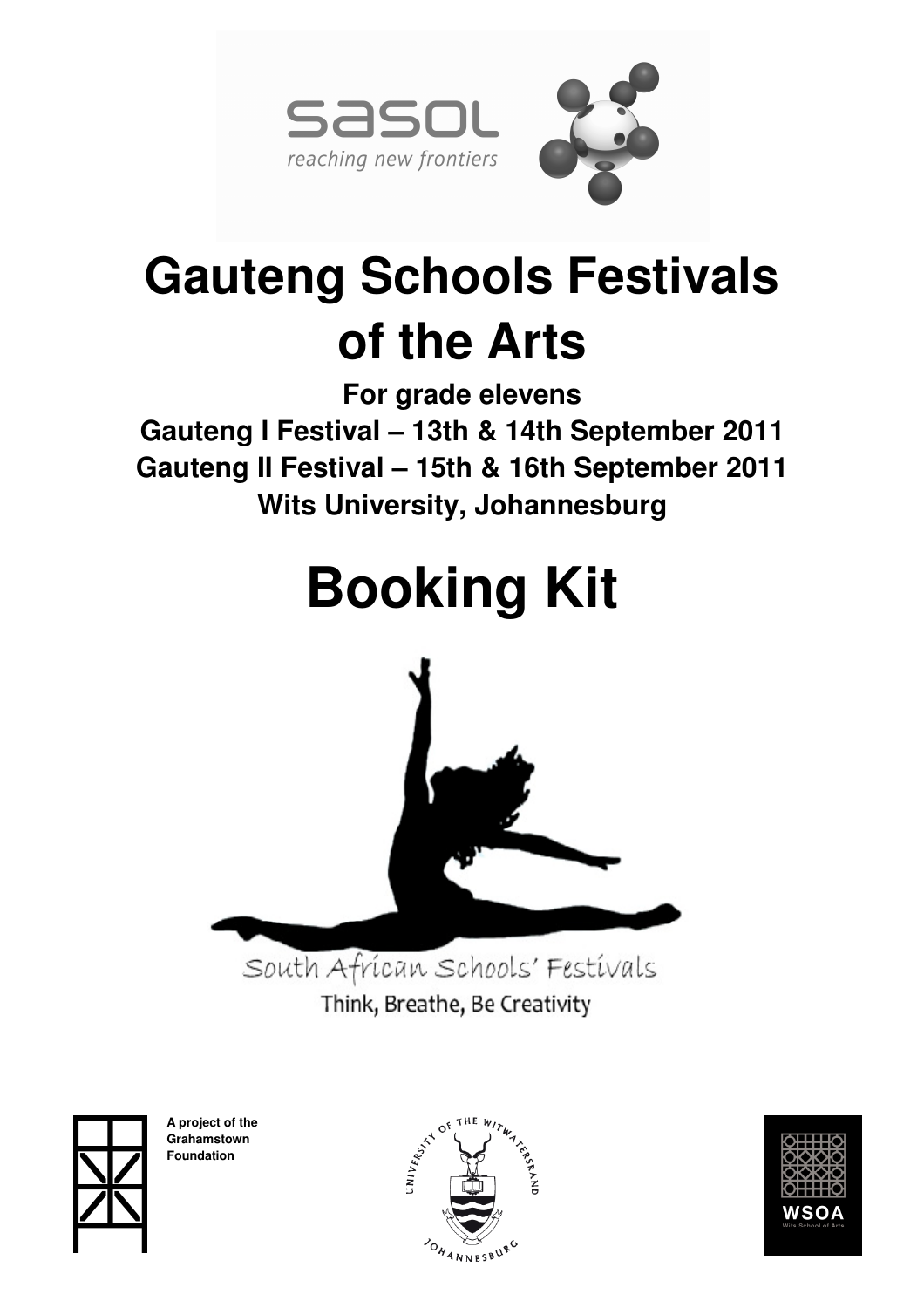# **Contents**

| South African Schools Festivals | $\mathbf{2}$ |
|---------------------------------|--------------|
| What can you expect?            | 3            |
| How to book                     | 4            |
| <b>Workshop Choices</b>         | 5            |
| <b>Festival Etiquette and</b>   |              |
| Code of Conduct                 | 6            |
| <b>General Information</b>      |              |
|                                 |              |

**Festival Enrolment Form & Workshop Form – please download separately** 

# **The South African Schools Festivals**

Invite you to be part of a life-altering, mind-blowing, soul-soaring experience with the arts! Join with over 6 000 young South Africans of different backgrounds doing just that around the country. Let the **brilliant shows** stir your soul; let the **handson workshops** empower you and draw out your potential; feel the **lectures** stretch your mind, and let the rich mix of **people** you'll meet broaden your mind.

# **What does the festival offer?**

- Two jam-packed days of intense and varied arts experiences;
- Non-competitive interactions with 700 grade eleven learners and their teachers, representing schools from all over the Gauteng;
- The chance to experience the wonderful facilities at Wits University, Johannesburg;
- The chance to discover new things about the arts, your friends, your teachers, other grade elevens from other schools, and yourselves;
- A cultural feast within an intense but carefully structured and varied programme of arts related activities.

# **The festival aims to:**

- Enrich the cultural and educational life of our province's young people;
- Highlight the power of the arts as a universal tool of communication and empowerment;
- Ignite a life-long passion for the arts in young people.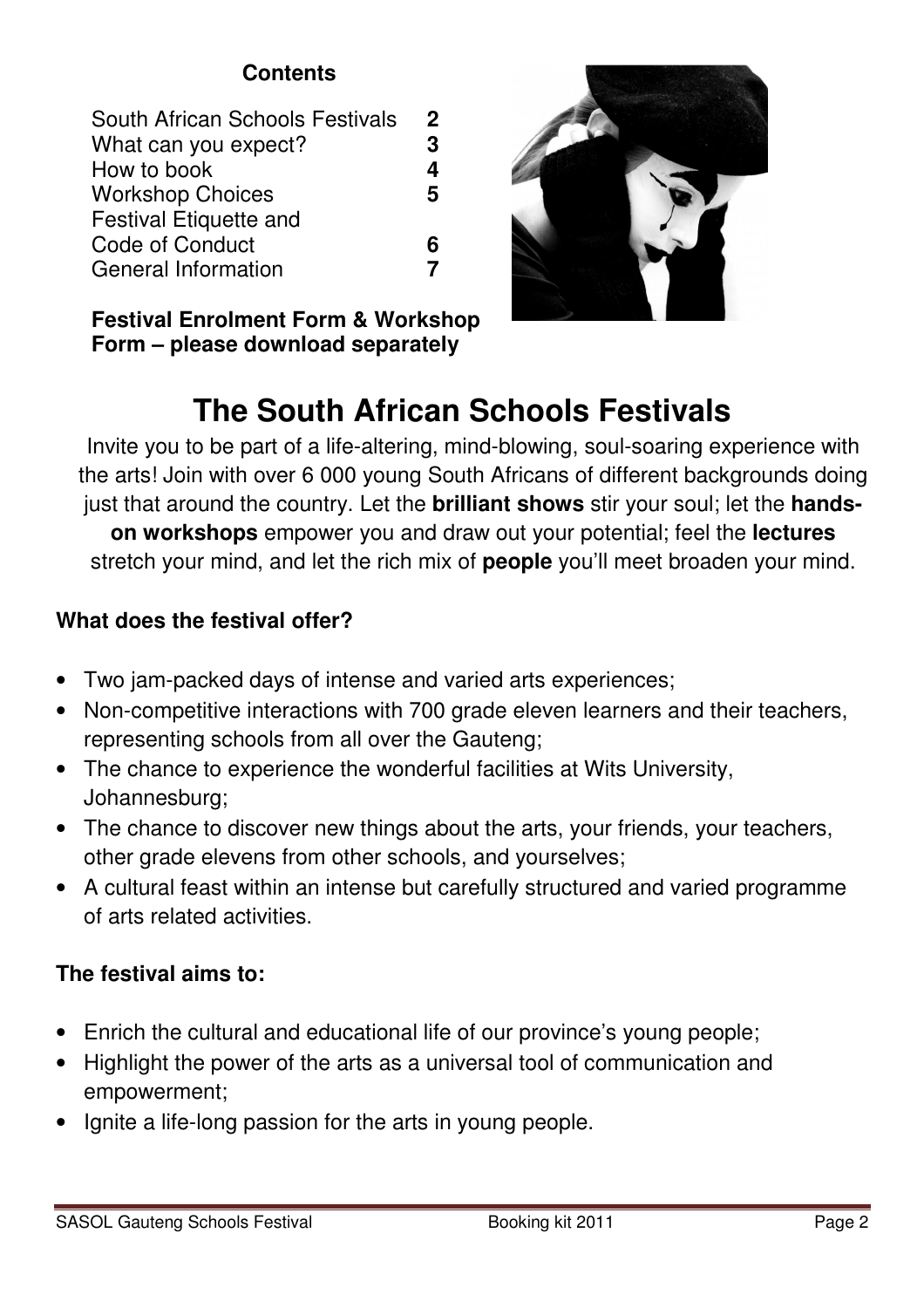## **Take advantage of ...**

• **Excellent value for money!** 

R340 per delegate – and you get all this:

# • **A vibrant inspiring programme!** In a jam-packed two days you will experience: a stunning **Keynote Address** designed to motivate and inspire; **hands-on workshops** with skilled and vibrant workshop leaders – choose from a selection of drama, dance, visual arts, writing and music; **Theatre, Dance and Music** that will make you laugh, cry, and shout for more; **lectures** to make you see things in a whole new way ... and **light meals** to keep you going!

# **Our contact details are as follows:**

The Manager Schools Festivals Grahamstown Foundation PO Box 304 Grahamstown, 6140

# **Some ideas for saving those cents ...**

The earlier you commit to attending the festival the easier it becomes to get there! Use your imagination and embark on entrepreneurial efforts of all kinds ... civvies days ... raffles ... cake sales...

# **Further sponsorship and contact details ...**

Limited sponsorship is available to those in need who apply in good time. If you have done all you can to raise money, but fall short of the full amount, you may apply in writing for additional sponsorship. **Please note**: Closing date for

sponsorship requests is on

# **26 August 2011.**

Telephone: 046 603 1107 Fax: 046 622 7462 Email: lily.may@foundation.org.za Website: http://schoolfest.foundation.org.za Facebook : Schools Festivals

**"It was a once-in-a-lifetime experience for my learners. It has positive and inspiring effect on them. The whole vibe of energy, atmosphere and prospects are new, different and uplifting. Thank you for helping to breathe life into my learners."** 

**-Teacher, 2010**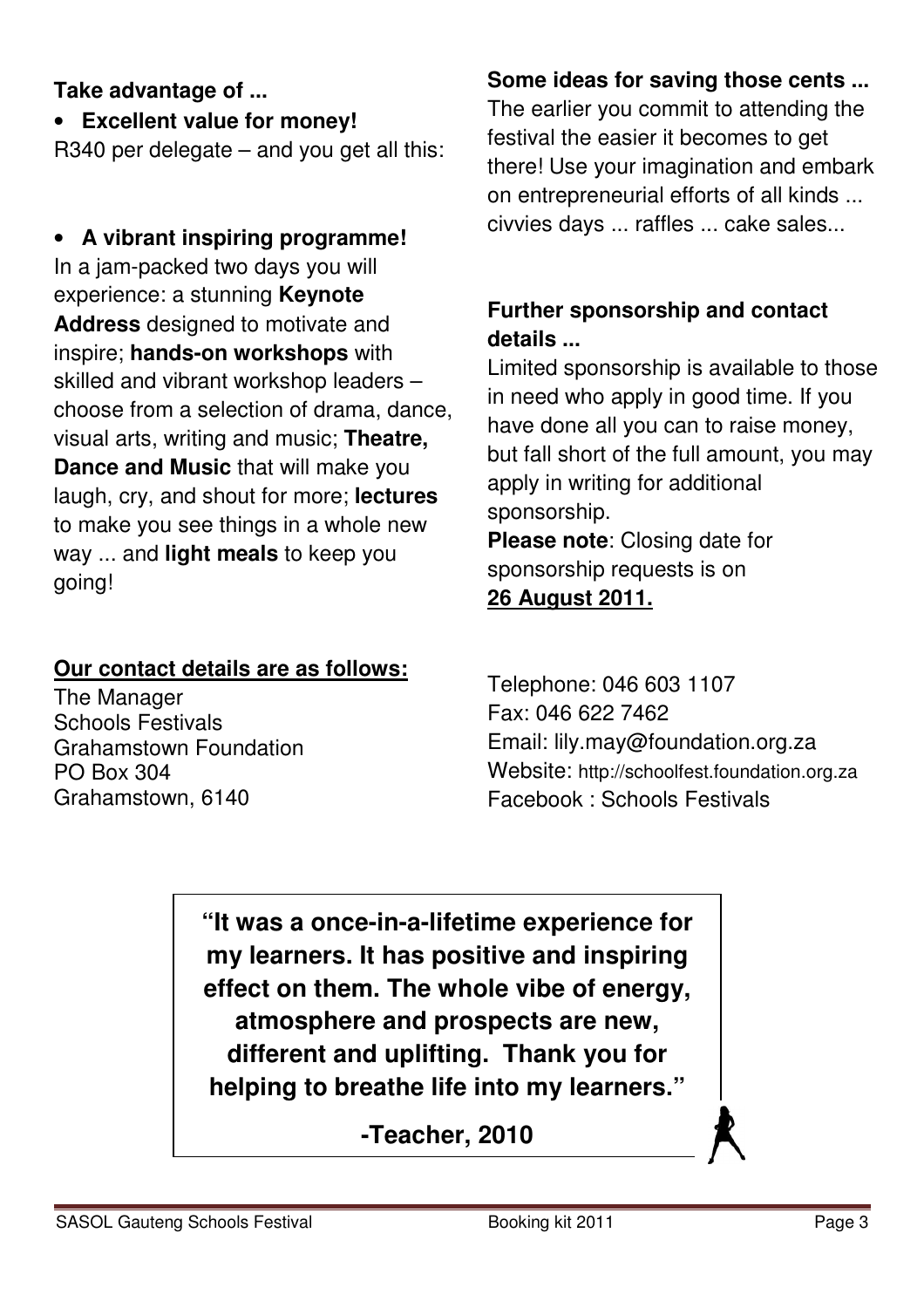# **How to book:**

## **Closing date for enrolments: Final Closing Date: 26 August 2011**  *(Note: Subject to space still being available by this date)*

**NOTE:** Numbers are limited to the available seats in venues and the workshops on offer. The closing date allows the organisers time to prepare a well planned event. We cannot accommodate delegates who just "arrive" without letting us know well beforehand. Confirmation of delegates is on a first come, first served basis while space is available.

#### **Festivals can be full BEFORE closing date.**

#### **Four easy steps to enrol:**

**1. ENROLMENT FORM:** Remove the centre page **"Gauteng Schools Festival Enrolment Form"** from this booklet. Kindly complete ALL the information on both sides and fax it to us.

**2. GENERAL:** Enter the name and address of your school. Please be sure to enter the telephone and fax numbers, as well as teachers' cell numbers. **NB** Fax numbers enable us to confirm enrolments and give delegates important last minute information, e.g. the starting and finishing time of each day.

**3. WORKSHOPS:** Enter your names and those of your pupils on the **"Workshop &** 

**Enrolment Form"** (centre pages) and fax it to us. Leave the "Workshop Choices" section blank and complete and re-fax it once we have sent you the workshop information.

Workshop information will be sent to you when we receive your enrolment form. When you receive the workshop information, each learner should choose five workshops from the list, and their choices should be entered into the appropriate box on the Workshop Enrolment Form. Please duplicate the form should you need more space.

**4. PAYMENT:** Payment made before 26 August 2011 will secure your booking (subject to available space.) Enrolments are accepted on a first come, first served basis. Both learners and teachers are liable for the enrolment fee.

Payment can be made in two ways:

#### **a) By direct deposit** to: *The Grahamstown Foundation Standard Bank, Grahamstown Branch code 050917 Account number 081 996 071*

**NB:** Please write **GAU Festival** on the deposit slip and fax it, with **both** of your enrolment forms, to *Fax number 046 622 7462* 

**OR**

**b) By cheque** made out to the *Grahamstown Foundation*, and posted with your enrolment form to: **Schools Festivals. Schools Festivals,** *Grahamstown Foundation PO Box 304, Grahamstown, 6140* 

**CANCELLATION FEE:** In the event of a cancellation, a cancellation fee of R170 will be levied plus any costs incurred e.g. food that has been booked and paid for by the organisers. The remaining sum will be refunded **after** the festival and only on a **written request** for a refund with a doctor's note or note from the parent(s) / guardian(s).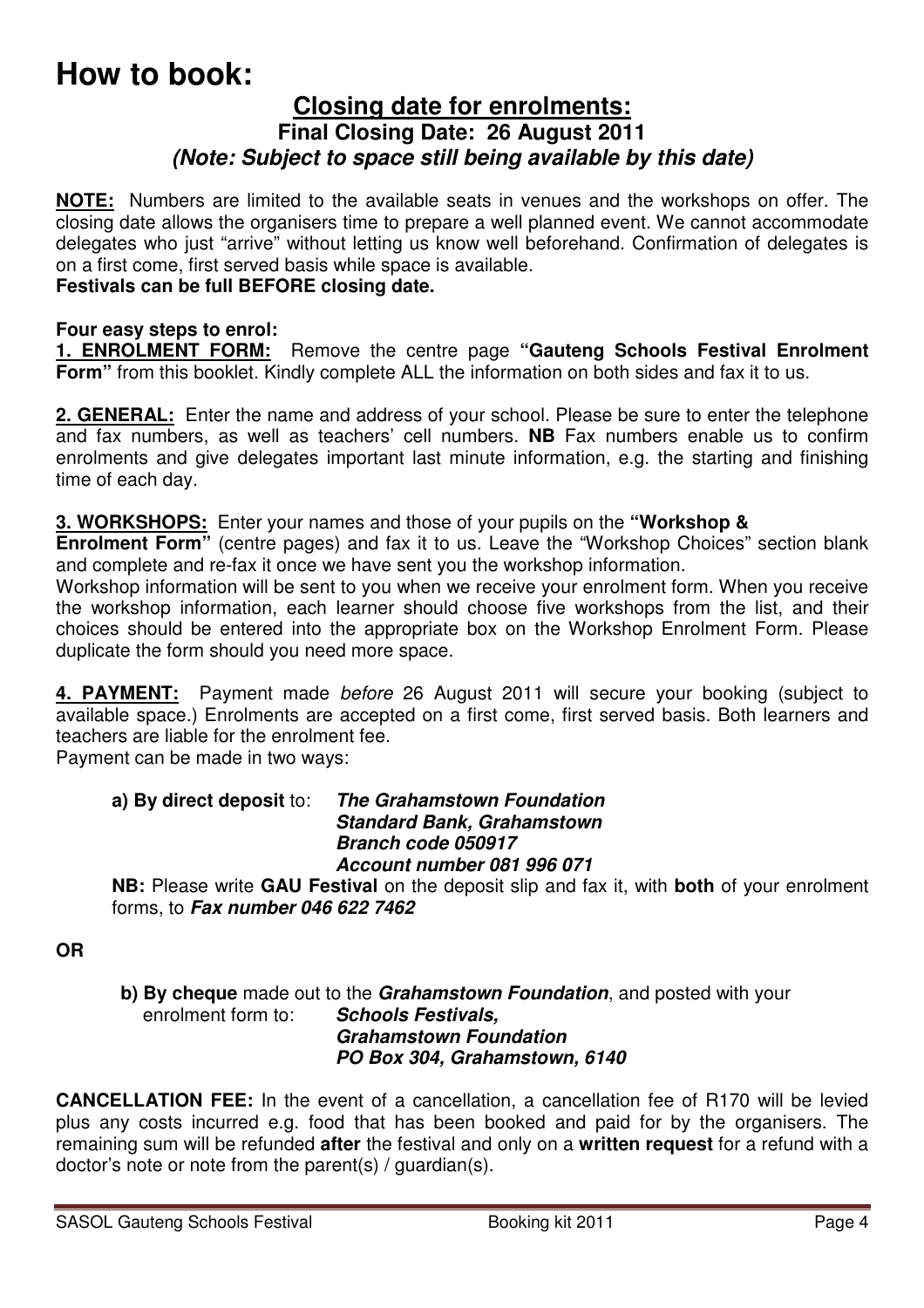# **About the Workshop Choices**

Please send us your Gauteng Schools Festival Enrolment form so that we can send you the list of workshop choices as soon as possible. Delegates who make their choices early stand an excellent chance of getting the workshops that appeal to them the most! Delegates can look forward to a vibrant and exciting selection of workshops. The following is a selection of what has been offered in the past:

**Poetry Jam** - Bring poetry to life through the hidden powers of your body and voice. Physicalise, energise and hyp, hyp, hypnotise - with poetry as the key!

**Lights, camera, ACTION!** - An introduction to the special techniques of acting for camera.

**Unmasking Reality** - Creating interesting physical characters, exploring the possibilities of physicalisation and body language. Dynamic individual characters are born through play and interaction.

**Just Breathe - Feeling Stressed? Worried about exams? In this workshop, you will** be introduced to breath work and a variety of visualization exercises, all used for relaxation and mental clarity.

**Dare to Direct !** - A director supervises the integration of all theatrical elements, such as acting, staging, lighting, and is required to realise the writer's conception.

**Performance Explosion!** - Learn to stop thinking and start playing by taking a shot at this improvisation workshop!

**Developing Your Dance!** - Welcome to your body - This is how you use it! Throw yourself into this contemporary dance workshop and find the physical YOU!

**The Subtle Art of Mute-ilation** - Grapple with the skills of debating and be remembered as the one who had the last word!

**Vocal Aerobic** -The voice welcomes the most tempestuous emotions, permits the brilliance of the intellect, frees the body, stretches the imagination and restores largesse of expression and stature to the human-actor-being. Try it!

# **and much much more!**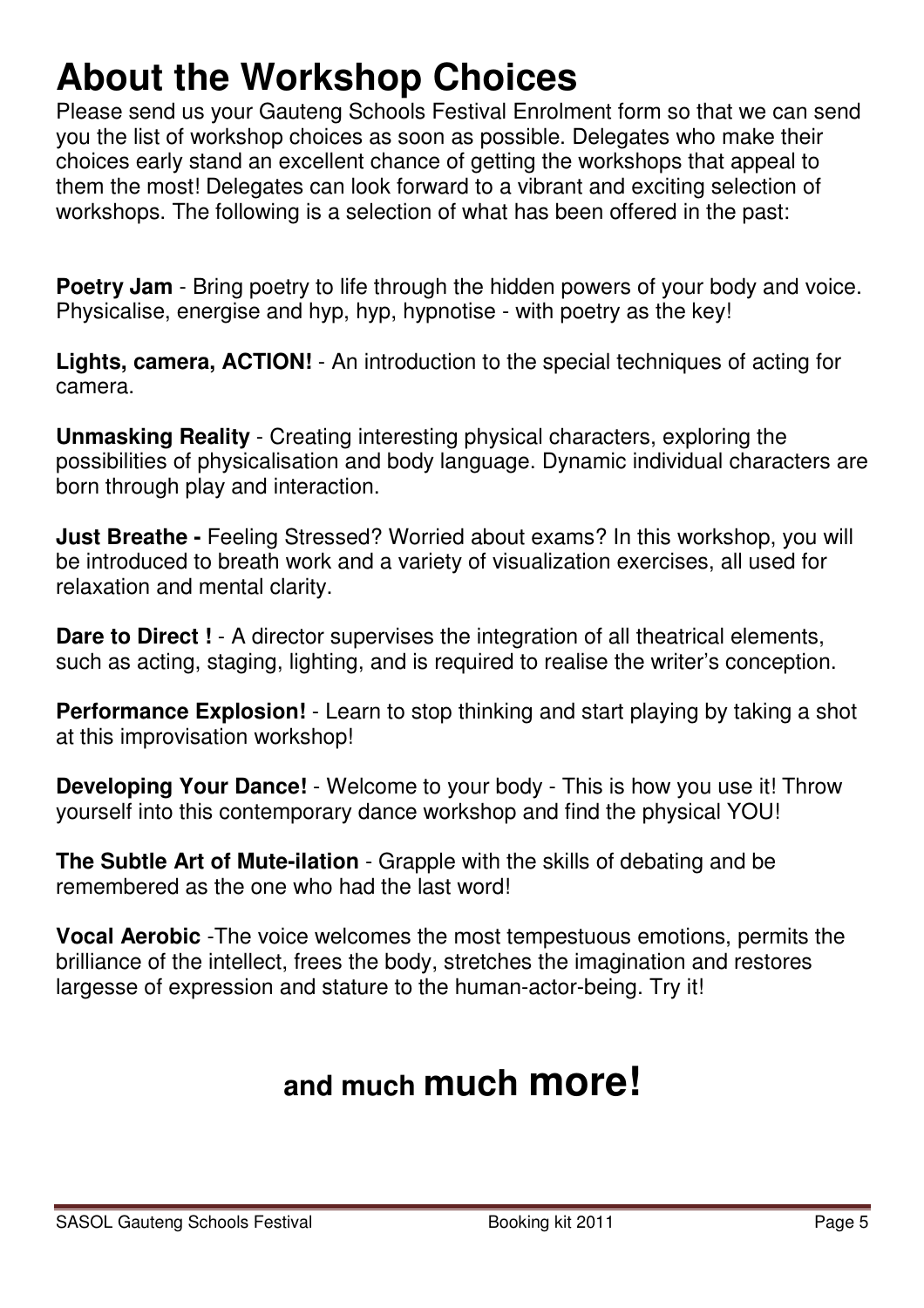# **Festival Etiquette and Code of Conduct Please discuss this with pupils before arriving at the festival.**

Teachers/chaperones are kindly asked to monitor the behaviour of their delegates in venues.

- 1. All delegates are subject to the Code of Conduct at all times during the festival. You are kindly asked not to jeopardise future festivals with poor behaviour.
- 2. Delegates are kindly asked to respect the property of our hosts and not to cause damage to property in any way.
- 3. Please be punctual for the start of all performances, lectures, and workshops. Latecomers can disturb performers, and organisers reserve the right to keep latecomers out of the theatre venues until a suitable interval. Most productions do not have an interval.
- 4. Once seated in theatres we ask you to respect the theatre process and not to disrupt the experience of those around you by coming and going during a performance, or engaging in disruptive behaviour e.g. talking.
- 5. No food or drink may be consumed in theatres or workshop venues.
- 6. Please understand that in the interests of developing empowered, richer, fuller, human beings it is important to promote socially acceptable modes of behaviour amongst our delegates. We need all delegates to be bright-eyed and refreshed for the busy programme they will have ahead of them; a good night's rest will be imperative during the festival.

**By observing these basic courtesies, we hope to establish an audience that is both respectful and sensitive to the needs of performers and fellow audience members, and to promote a more receptive environment where all present may enjoy the event.** 

# **Please remember to switch your cell phone OFF and keep it in a safe place!**

# **Thank you**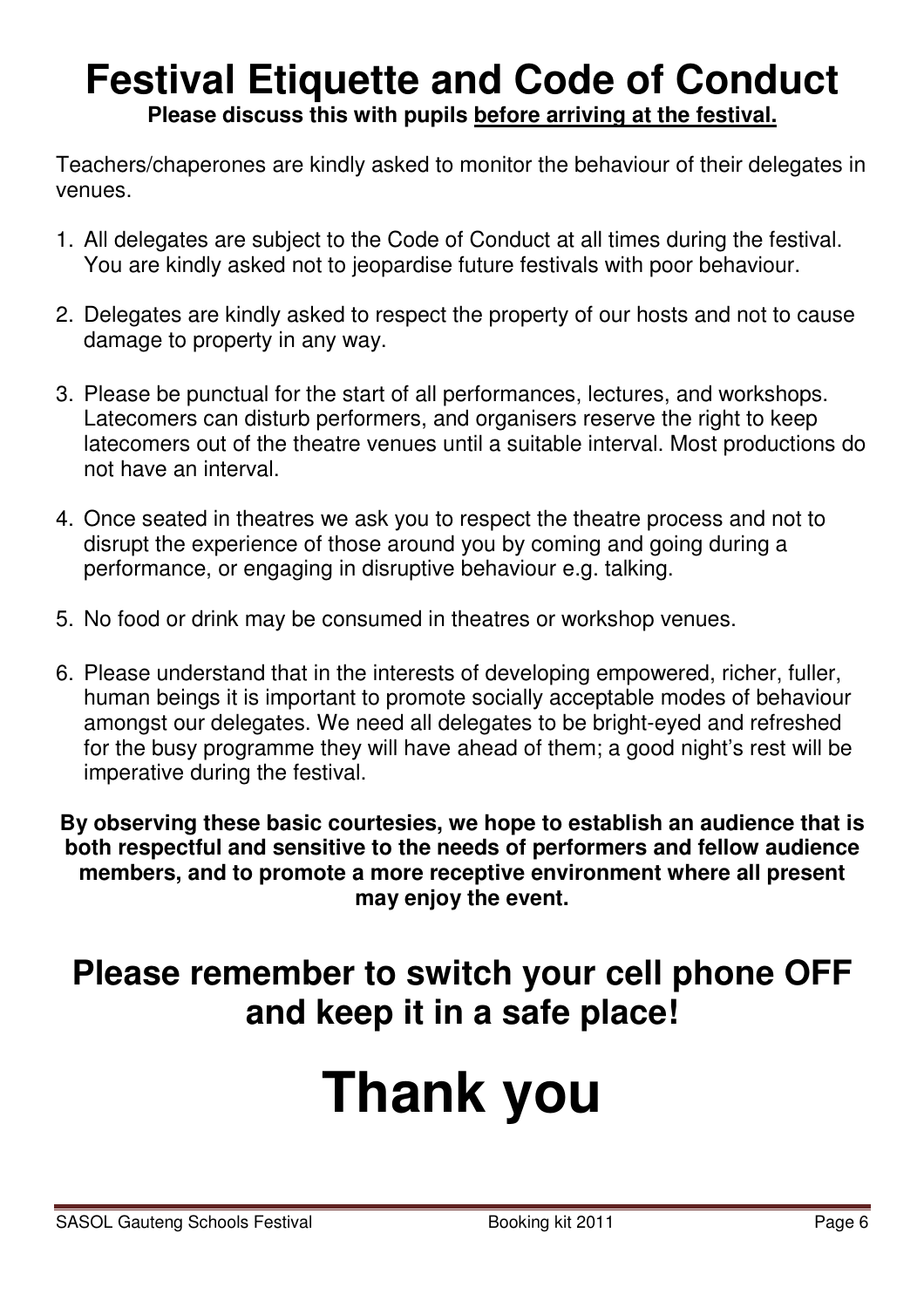# **General Information**

- **Dates:** Gauteng I Festival 13th & 14th September 2011 Gauteng II Festival – 15th & 16th September 2011
- **Cost:** R340 per delegate (Teachers and learners are liable for the registration fee)
- **Times:** Provisional (to be confirmed):  $13^{th}/15^{th}$  Sept  $07h30 17h30$  $14^{th}/16^{th}$  Sept – 08h00 – 17h30
- **Venue:** Wits University, Johannesburg

# **Closing date for enrolments:**

# **Final Closing Date for all schools: 26 August 2011**

### **Registration**

The festivals start with REGISTRATION from 07h30 and 08h30 at Wits University on 13<sup>th</sup>/15<sup>th</sup> February. Please arrive in good time to register and collect your Festival information packs.

End of Day: The festival will end at approximately 17h30 each day. Please provide us with a fax number where final details/changes to this information can be sent to you,

OR call us to confirm bookings and final arrangements by 2 September 2011.

## **Transport**

School parties must use their own or public transport to and from the festival venue each day.

#### **Dress**

Pupils must wear school uniform for the Official Opening and until they take part in their first workshop. For workshops pupils need to change into comfortable working clothes (e.g. school tracksuits). Please ensure that your pupils bring comfortable "working clothes" with them.

#### **Accommodation**

The Grahamstown Foundation is unfortunately unable to arrange accommodation. Out-of-town delegates are kindly asked to make their own arrangements for accommodation. We will assist you as far possible as we can.

#### **Meals & Refreshments**

Light meals and teas are provided **during** the festival. They are of the "fast-food" variety and are included in the registration fee. Be sure to indicate any dietary preferences on the enrolment form.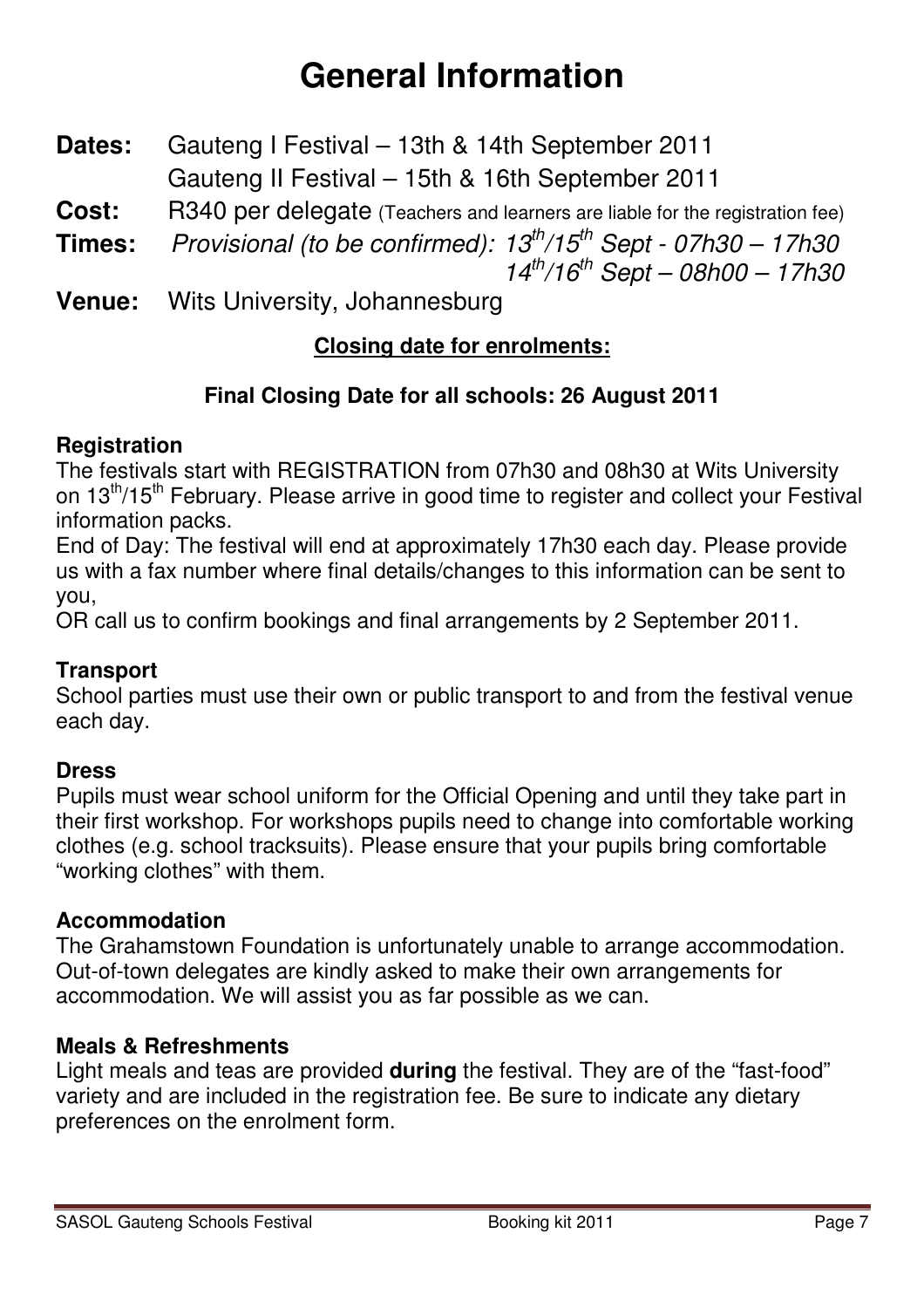#### **Workshop choices**

Workshops are allocated on a first come, first served basis. Each workshop takes a limited number of people and so choices **cannot be guaranteed**. Please indicate your choices, in order of preference, on the enrolment form. Delegates will be placed in the workshops of their choice **if there is space**. Delegates will be supplied with workshop tickets at registration. A valid workshop ticket guarantees entry to a workshop.

## **Chaperons/Teachers**

Each school party must be accompanied by a teacher/chaperon. Chaperons are expected to remain with their learners throughout festival performances, to assume responsibility for pupils' behaviour, and to assist pupils in finding venues and workshops. Both learners and teachers stand to benefit enormously from the festival experience.

# **Bookings**

**Booking is essential to secure your place** and for making adequate catering and workshop arrangements. All bookings will be confirmed if you have supplied us with a fax number. You may also confirm your booking by calling Lily in the Schools Festival office on *046-603 1107, or faxing us at 046-622 7462.* 

*"It was a great experience."* 

*– Learner, 2010* 





*"I have definitely had an enlightening and an aweinspiring experience. Drama is my life and the possibilities are endless. I was inspired and your shows are well presented."* 

*- Learner, 2010*